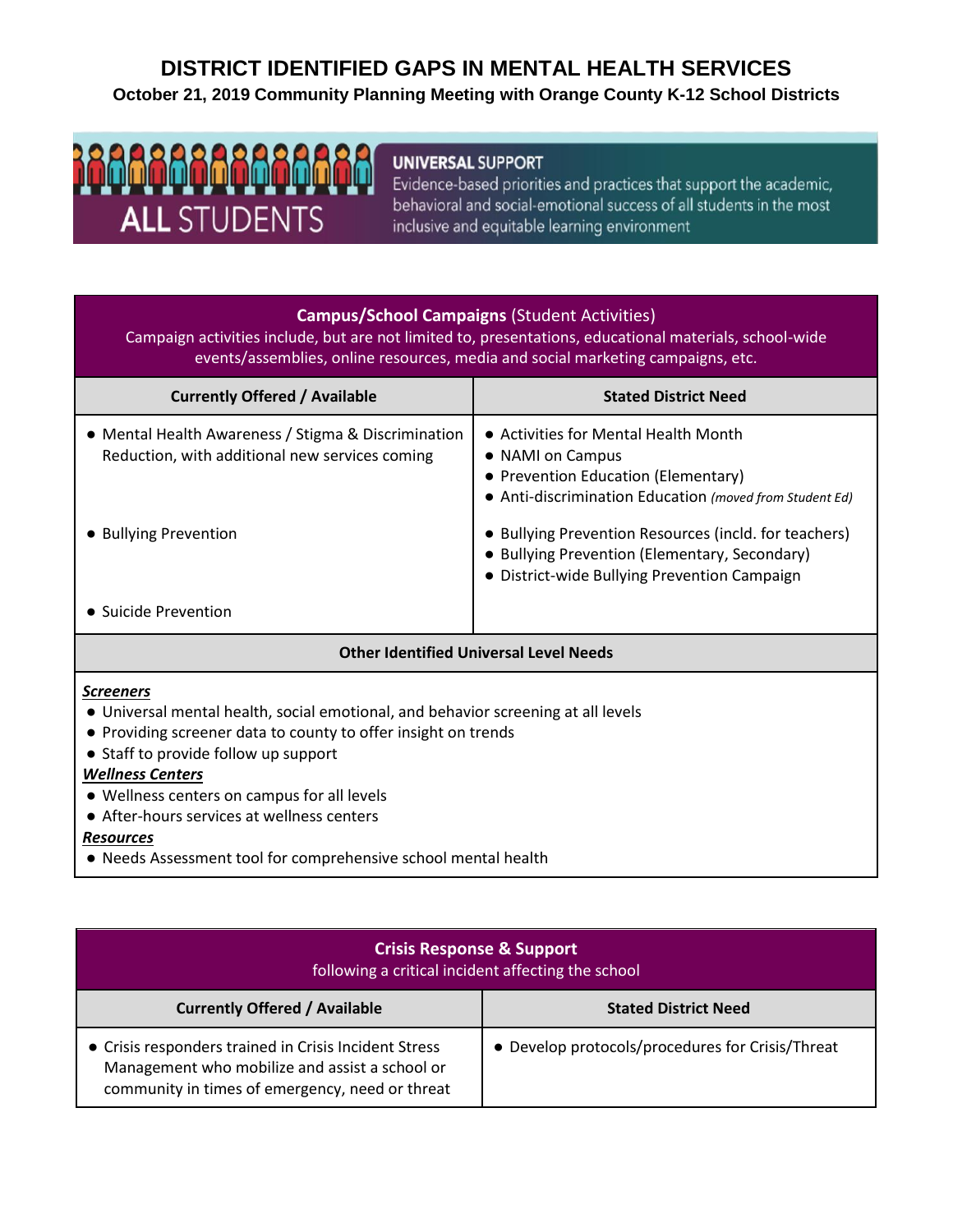## **October 21, 2019 Community Planning Meeting with Orange County K-12 School Districts**

| <b>Student Education/Curriculum (Classroom/Student Curriculum)</b>                                                                                                                             |                                                                                                                                              |
|------------------------------------------------------------------------------------------------------------------------------------------------------------------------------------------------|----------------------------------------------------------------------------------------------------------------------------------------------|
| <b>Currently Offered / Available</b>                                                                                                                                                           | <b>Stated District Need</b>                                                                                                                  |
| • Curricula designed to increase mindfulness, positive<br>coping skills, healthy habits and social support, and<br>to enhance resilience, recovery and well-being for<br>students and families | • Alcohol/drug Prevention<br>• Prevention Education (Elementary)<br>• MH Awareness education (grade-appropriate)<br>$\bullet$ SEL curriculum |
| • Digital Citizenship, Violence Prevention Education                                                                                                                                           | • Digital Citizenship/Social Media Literacy                                                                                                  |

| <b>Parent Education</b>                                                                                                                                                                                                                                                                                                                                                                                                                                                                                                                                                                                                    |                                                                                                                                                                                                                                                                                                                             |
|----------------------------------------------------------------------------------------------------------------------------------------------------------------------------------------------------------------------------------------------------------------------------------------------------------------------------------------------------------------------------------------------------------------------------------------------------------------------------------------------------------------------------------------------------------------------------------------------------------------------------|-----------------------------------------------------------------------------------------------------------------------------------------------------------------------------------------------------------------------------------------------------------------------------------------------------------------------------|
| <b>Currently Offered / Available</b>                                                                                                                                                                                                                                                                                                                                                                                                                                                                                                                                                                                       | <b>Stated District Need</b>                                                                                                                                                                                                                                                                                                 |
| <b>Building Knowledge &amp; Awareness</b><br>• Stigma/discrimination reduction related to mental<br>health and/or seeking mental health services<br>• New services coming soon: educational/networking<br>forums for schools and school districts to learn from<br>each other about resources, opportunities, lessons<br>learned, and efforts that are making a difference<br>• Digital Citizenship (i.e., cyberbullying, media literacy,<br>$etc.$ )                                                                                                                                                                      | • Stigma awareness and reduction<br>• How to address mental health and Social Emotional<br>Wellness at home<br>• Parent outreach, mentoring and improving<br>awareness/access to services<br>• Early Warning Signs<br>• Youth Mental Health First Aid<br>• Stress Management<br>· Digital Citizenship/Social Media Literacy |
| <b>Building Skills</b><br>• How to effectively communicate with and engage<br>students who are struggling<br>• How to appropriately identify and respond to:<br>o early warning signs of mental illness<br>o grief<br>o trauma exposure<br>o suicide risk<br>• How to help others access needed behavioral health<br>resources<br>• Threat Assessment (i.e., proactive threat assessment<br>training, simulation drills, community forums)<br>• Violence / Gang Prevention<br>• Neurocognitive effects of exposure to violence on<br>children, and future impact on learning, achievement<br>& socio-emotional development | • Not specifically requested but overlaps with above<br>identified needs                                                                                                                                                                                                                                                    |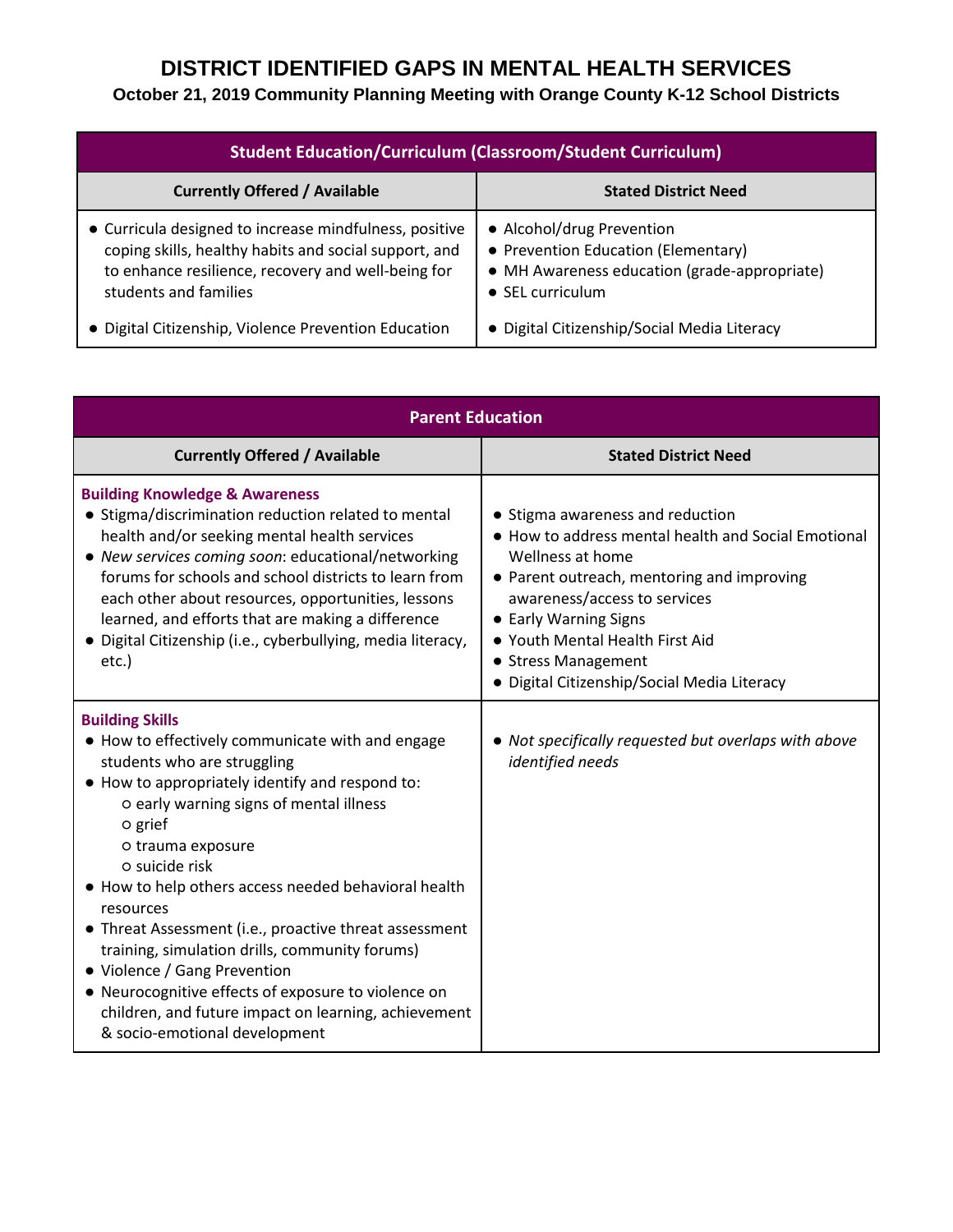### **October 21, 2019 Community Planning Meeting with Orange County K-12 School Districts**

| <b>Teacher &amp; Staff (Educator) Training</b>                                                                                                                                                                                                                                                                                                                                                                                                |                                                                                                                                                                                                                                                                                                  |
|-----------------------------------------------------------------------------------------------------------------------------------------------------------------------------------------------------------------------------------------------------------------------------------------------------------------------------------------------------------------------------------------------------------------------------------------------|--------------------------------------------------------------------------------------------------------------------------------------------------------------------------------------------------------------------------------------------------------------------------------------------------|
| <b>Currently Offered / Available</b>                                                                                                                                                                                                                                                                                                                                                                                                          | <b>Stated District Need</b>                                                                                                                                                                                                                                                                      |
| <b>Building Knowledge &amp; Awareness</b><br>• Mental Health Awareness, Stigma/discrimination<br>reduction related to mental health and/or seeking<br>mental health services                                                                                                                                                                                                                                                                  | • Teacher education resources on Mental Health,<br>Wellness, Behavior, and Self-care<br>• Adverse Childhood Experiences Training<br>• Restorative Practices Policy and Practice<br>• Youth Mental Health First Aid<br>• OC Human Relations partnership                                           |
| • New services coming soon: educational/networking<br>forums for schools and school districts to learn from<br>each other about resources, opportunities, lessons<br>learned, and efforts that are making a difference<br>• Bullying Prevention, Digital Citizenship                                                                                                                                                                          | • Referrals to community agencies/services<br>• Informational website with mental health resources<br>(directory/centralized hub)<br>• Networking Opportunity<br>• Need identified under "School Campaign"                                                                                       |
| <b>Building Skills</b><br>• Stress Management/Mindfulness techniques for<br>teachers to use in classrooms<br>• Restorative Practices that strengthen peer and<br>student/teacher relationships & communication<br>• Neurocognitive effects of exposure to violence on<br>children, and future impact on learning, achievement<br>& socio-emotional development<br>• How to effectively communicate with/engage<br>students who are struggling | • Stress Management/Mindfulness<br>• Classroom management<br>• How to engage the hard to reach students<br>• How to Teach Empathy and SEL<br>• Training regarding Tier 2 practices (Supplemental)<br>• Developmental self-regulation skills for students<br>• Strategies and Behavioral Supports |
| • How to appropriately identify and respond to:<br>o early warning signs of mental illness<br>o grief<br>o trauma exposure<br>o suicide risk                                                                                                                                                                                                                                                                                                  | • Early Warning Signs<br>• Mental health identification and Response<br>• Grief/Trauma<br>• Trauma Informed Education                                                                                                                                                                            |
| • How to help others access needed BH resources                                                                                                                                                                                                                                                                                                                                                                                               | • Training on how to access resources<br>• Resources/Intervention materials, practices<br>(Supplemental)                                                                                                                                                                                         |
| • Threat Assessment (i.e., proactive threat assessment<br>training, simulation drills, community forums)                                                                                                                                                                                                                                                                                                                                      | • Threat Assessment training                                                                                                                                                                                                                                                                     |
| • Violence / Gang Prevention                                                                                                                                                                                                                                                                                                                                                                                                                  |                                                                                                                                                                                                                                                                                                  |
| <b>Other Identified Universal Training Needs</b>                                                                                                                                                                                                                                                                                                                                                                                              |                                                                                                                                                                                                                                                                                                  |

- Preference for training within-district instead of at OCDE; Staff training at the local level
- Training/coaching for teachers who need additional support
- Training on how to support undocumented youth/DACA recipients (secondary)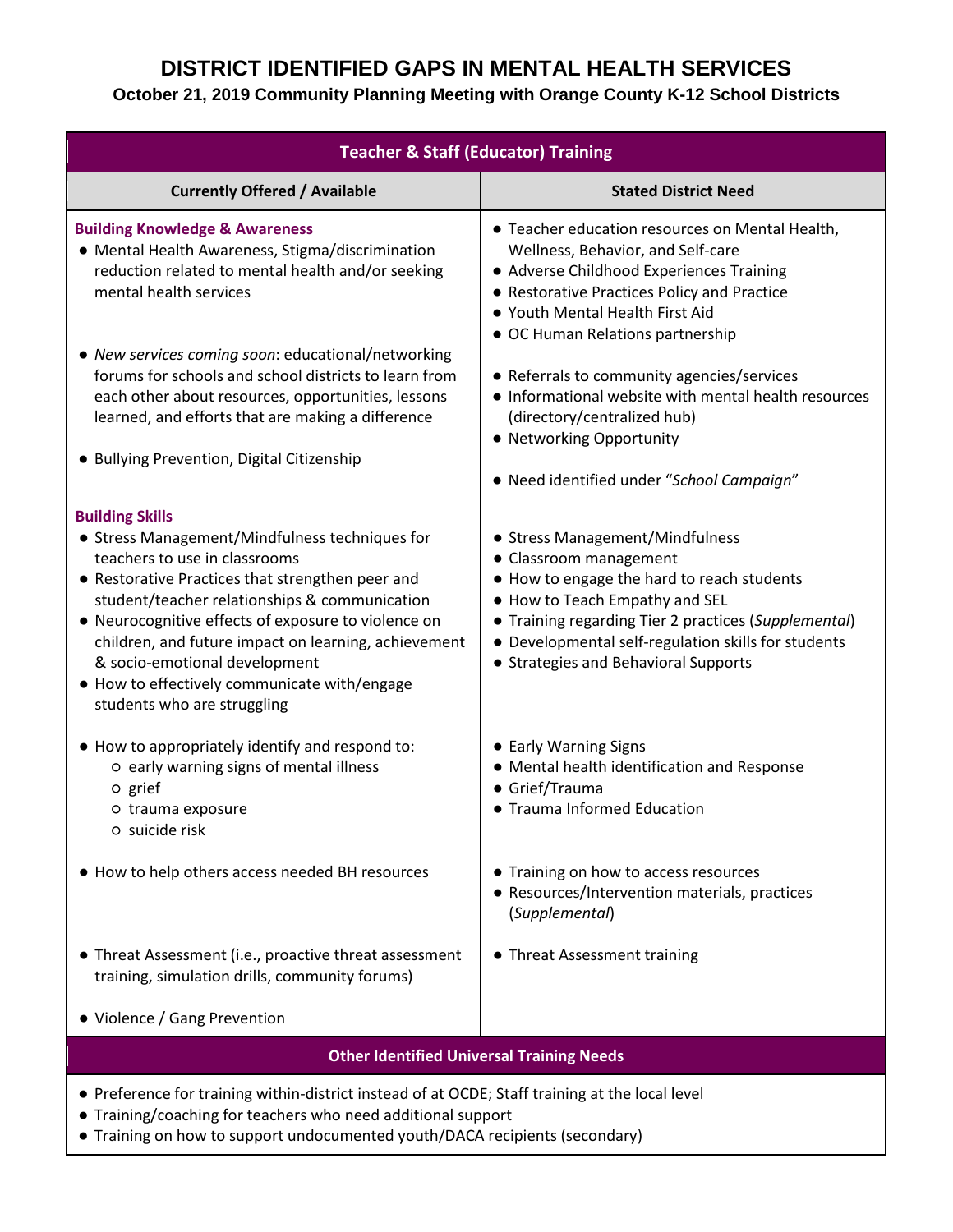# **DISTRICT IDENTIFIED GAPS IN MENTAL HEALTH SERVICES October 21, 2019 Community Planning Meeting with Orange County K-12 School Districts**



## **SUPPLEMENTAL SUPPORT**

Additional services provided for some students who require more academic, behavioral and social-emotional support

| <b>Mental Health &amp; Well-Being Support</b>                                                                                                                                                                 |                                                                                                                                                                                                                                                                                                                                                                                                                                                                                                                                                                                                                                                                                                                                                                                                                                                                                                                                                                                                                                                                                 |
|---------------------------------------------------------------------------------------------------------------------------------------------------------------------------------------------------------------|---------------------------------------------------------------------------------------------------------------------------------------------------------------------------------------------------------------------------------------------------------------------------------------------------------------------------------------------------------------------------------------------------------------------------------------------------------------------------------------------------------------------------------------------------------------------------------------------------------------------------------------------------------------------------------------------------------------------------------------------------------------------------------------------------------------------------------------------------------------------------------------------------------------------------------------------------------------------------------------------------------------------------------------------------------------------------------|
| <b>Currently Offered / Available</b>                                                                                                                                                                          | <b>Stated District Need</b>                                                                                                                                                                                                                                                                                                                                                                                                                                                                                                                                                                                                                                                                                                                                                                                                                                                                                                                                                                                                                                                     |
| • Small student groups that provide support,<br>education and skills to address coping with<br>bullying, anger management, conflict resolution,<br>drug prevention, self-esteem, etc. for at-risk<br>students | • Coping Skills x 2<br>• Social Skills x 2<br>· Skill-building workshops<br>• Anger Management<br>• Support for undocumented youth/DACA recipients<br>(secondary)<br>• Resources/Intervention materials for small groups<br>identified as in-need (early childhood, elementary)<br>• Other groups using evidence-based practices<br>• Small group support for parents<br>· Individual counseling<br>• Clinical counseling therapy for students & families in<br>need within district<br>• Elem. counseling & psychological support services<br>• Mental Health counseling for students and families<br>which does not supplant school counselors<br>• Trauma-focused counseling for TK through 6th grade<br>• Counseling for non-MediCal students (secondary)<br>• School-based Behavioral Health (elem. & secondary)<br>• Small group counseling using data-driven curriculum<br>• Advocates on school campuses<br>• School Social Workers (PPS credentialed staff)<br>• Staffing needed to meet need at Intermediate / HS<br>• One mental health professional per school site |
| Not MHSA-Funded<br>• SUD School-Based Prevention Curriculum<br>• ADEPT Programs<br>• Friday Night Light (K-12 specific chapters)                                                                              | • Substance Abuse Program<br>• Low cost/no cost counseling for students<br>experiencing drug/substance abuse                                                                                                                                                                                                                                                                                                                                                                                                                                                                                                                                                                                                                                                                                                                                                                                                                                                                                                                                                                    |

| <b>Violence Exposure &amp; Gang Prevention</b>                                                               |                             |
|--------------------------------------------------------------------------------------------------------------|-----------------------------|
| <b>Currently Offered / Available</b>                                                                         | <b>Stated District Need</b> |
| • Small student groups for youth at increased risk for<br>gang activity/involvement and/or violence exposure | • Gang Prevention           |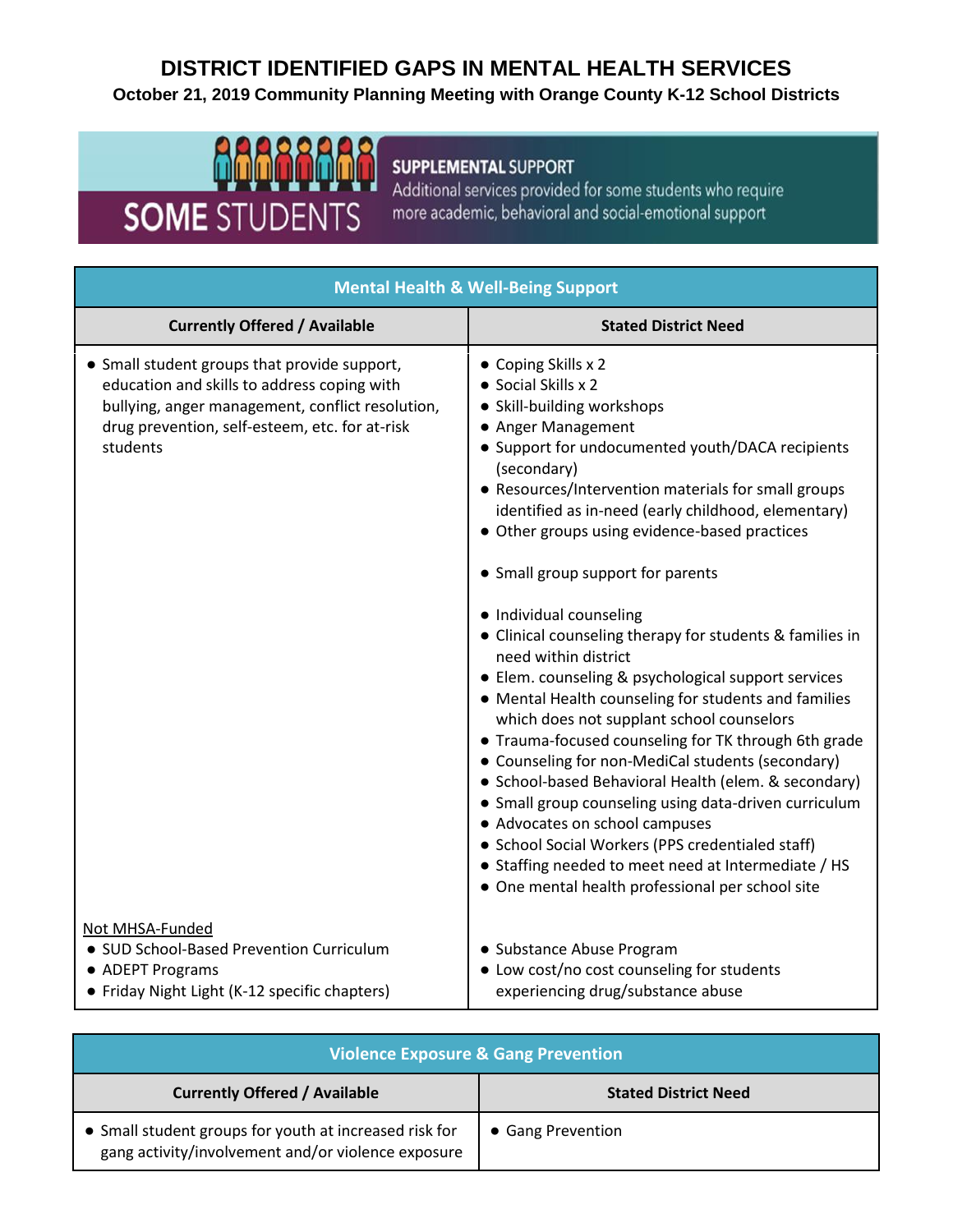## **October 21, 2019 Community Planning Meeting with Orange County K-12 School Districts**

| <b>Access &amp; Linkage to Treatment</b><br>Programs that help individuals find and enroll in the behavioral health service(s) best suited to their needs.                                                                                   |                                                                                                                                                                                                                                                                                                                                                                                                                                                                                                                                                                         |
|----------------------------------------------------------------------------------------------------------------------------------------------------------------------------------------------------------------------------------------------|-------------------------------------------------------------------------------------------------------------------------------------------------------------------------------------------------------------------------------------------------------------------------------------------------------------------------------------------------------------------------------------------------------------------------------------------------------------------------------------------------------------------------------------------------------------------------|
| <b>Currently Offered / Available</b>                                                                                                                                                                                                         | <b>Stated District Need</b>                                                                                                                                                                                                                                                                                                                                                                                                                                                                                                                                             |
| • Screening, referral and linkage to BHS programs<br>that best meet the needs of callers<br>o over the phone<br>o face-to-face<br>• Child/family needs assessments<br>• Referral/linkage to community resources<br>$\bullet$ Case management | • School-based social workers for case managing<br>linkages<br>• Linkages/resources to series for families<br>• Access/linkages/connecting parents to services<br>• Immediate referral network<br>• Connecting/linking students to community-based<br>services<br>• Assigned DISTRICT case manager/healthcare liaison<br>(Single Point of Contact)<br>• Access/linkages/connecting parents to services<br>(Universal)<br>• Staff to perform on-site identification, assessment<br>and linkage services (Universal)<br>• Additional outside agencies to connect families |

| <b>Supportive Services</b><br>Services that help parents/caregivers of youth who are living with a mental health condition                                                                                                                                        |                                                                                                                                 |
|-------------------------------------------------------------------------------------------------------------------------------------------------------------------------------------------------------------------------------------------------------------------|---------------------------------------------------------------------------------------------------------------------------------|
| <b>Currently Offered / Available</b>                                                                                                                                                                                                                              | <b>Stated District Need</b>                                                                                                     |
| • Parenting education classes/workshops designed to<br>improve family relationships and increase family<br>protective factors<br>• Family-to-Family peer support<br>o individual<br>O groups<br>o over the phone<br>• Self-care techniques/tips for the caregiver | • Parent support/resources<br>• Community Support<br>• Also see 'Parent Education' needs identified in the<br>Universal section |

#### **Other Identified Supplemental Needs**

- Check-in Check-Out (elementary & secondary)
- Transient Population (homeless, foster, newcomer)
- Student Equity Center (LGBTQ, undocumented, etc.)
- Interventions flexible to needs of site/students
- Wrap around Services for students and families
- Mentoring (Elementary & Secondary)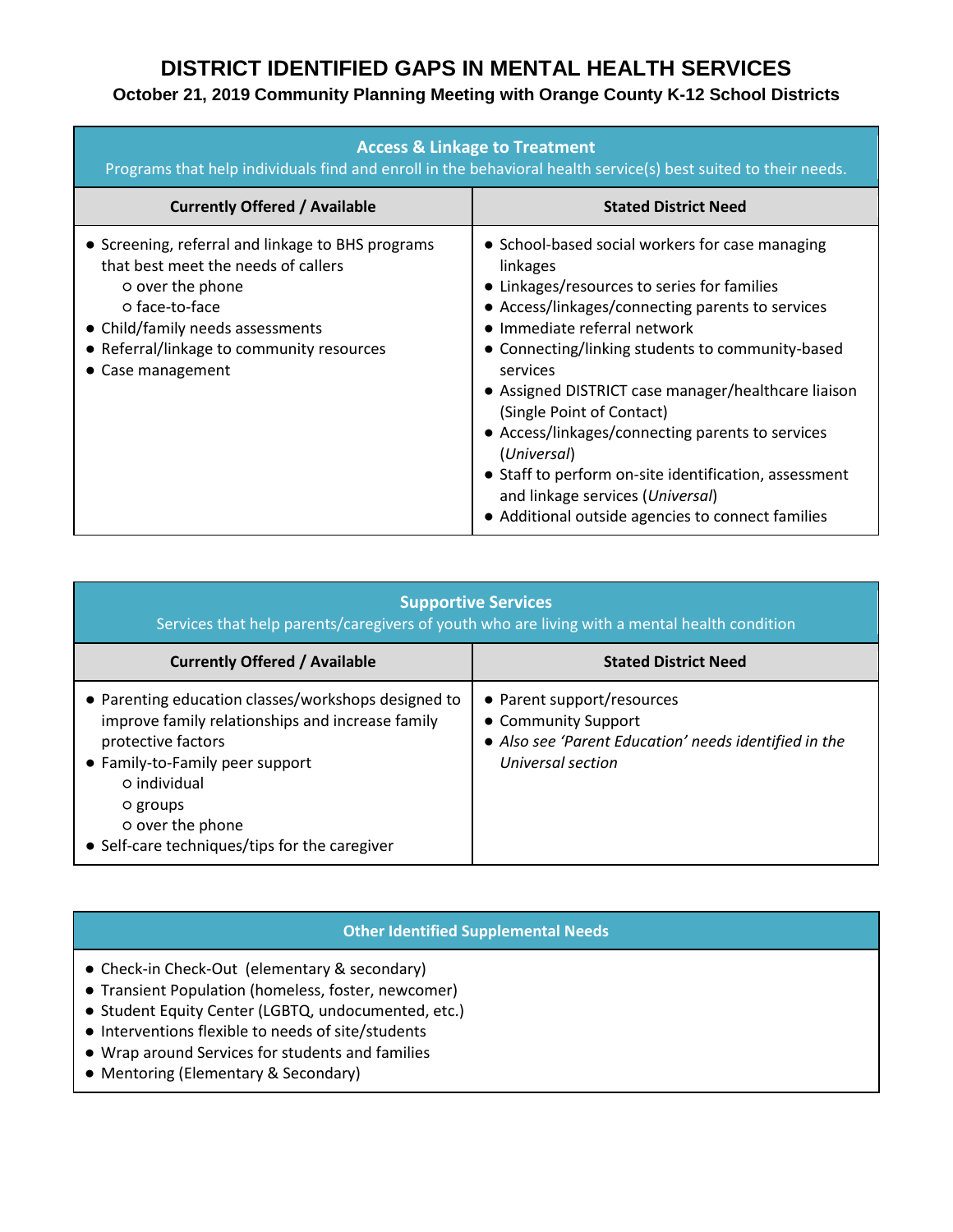## **October 21, 2019 Community Planning Meeting with Orange County K-12 School Districts**



# **INTENSIFIED SUPPORT**

Targeted academic, behavioral and social-emotional support directed toward the few students with greater needs

#### **Early Intervention Outpatient Services**

**(Mental Health Counseling for Students/Families, Student Individual Mental Health Counseling)**

| <b>Currently Offered / Available</b>                                                                                                                                                             | <b>Stated District Need</b>                                                                                                                                                                          |
|--------------------------------------------------------------------------------------------------------------------------------------------------------------------------------------------------|------------------------------------------------------------------------------------------------------------------------------------------------------------------------------------------------------|
| <b>Students Experiencing MH Conditions / Symptoms</b><br>• Children and their parents / caregivers / families<br>• Children affected by suicide<br>• Youth experiencing early-onset of psychosis | • Counseling for students who are not Medi-Cal<br>eligible<br>• Counseling for all parents/families (even those<br>without Medi-Cal) x 3 (1 specified secondary grades<br>in Supplemental)           |
| <b>Students at Increased Risk of Developing a Mental</b><br><b>Health Condition</b><br>• New / expecting youth parents<br>• Children in military families<br>• LGBTQ youth                       | • In-home counseling/services<br>• Early Intervention/Outpatient program<br>• Tier 3 School-based MH therapy/ services<br>• Need more intensive and immediate mental health<br>services for students |
| • Non-MHSA SUD services                                                                                                                                                                          | • Alcohol & Drug Intervention                                                                                                                                                                        |

| <b>Suicide Prevention</b>                                                                         |                                                                                                                                                                                                                                                                                                                                                                                                                                                                                                         |
|---------------------------------------------------------------------------------------------------|---------------------------------------------------------------------------------------------------------------------------------------------------------------------------------------------------------------------------------------------------------------------------------------------------------------------------------------------------------------------------------------------------------------------------------------------------------------------------------------------------------|
| <b>Currently Offered / Available</b>                                                              | <b>Stated District Need</b>                                                                                                                                                                                                                                                                                                                                                                                                                                                                             |
| • Crisis / Suicide Prevention Hotline<br>• Students experiencing a behavioral health<br>emergency | • Additional crisis services to resource when<br>Centralized Assessment Team (CAT) is impacted or<br>declines call based on lack of insurance<br>• Refusal of emergency services (CAT) due to lack of<br>proper insurance (i.e., MediCal) or messaging from<br>service provider indicating they will come if family<br>pays (early childhood, elementary)<br>• County CAT response is slow - need more timely<br>assistance x2<br>• Expand CAT services/availability<br>• Crisis Response Network (CRN) |